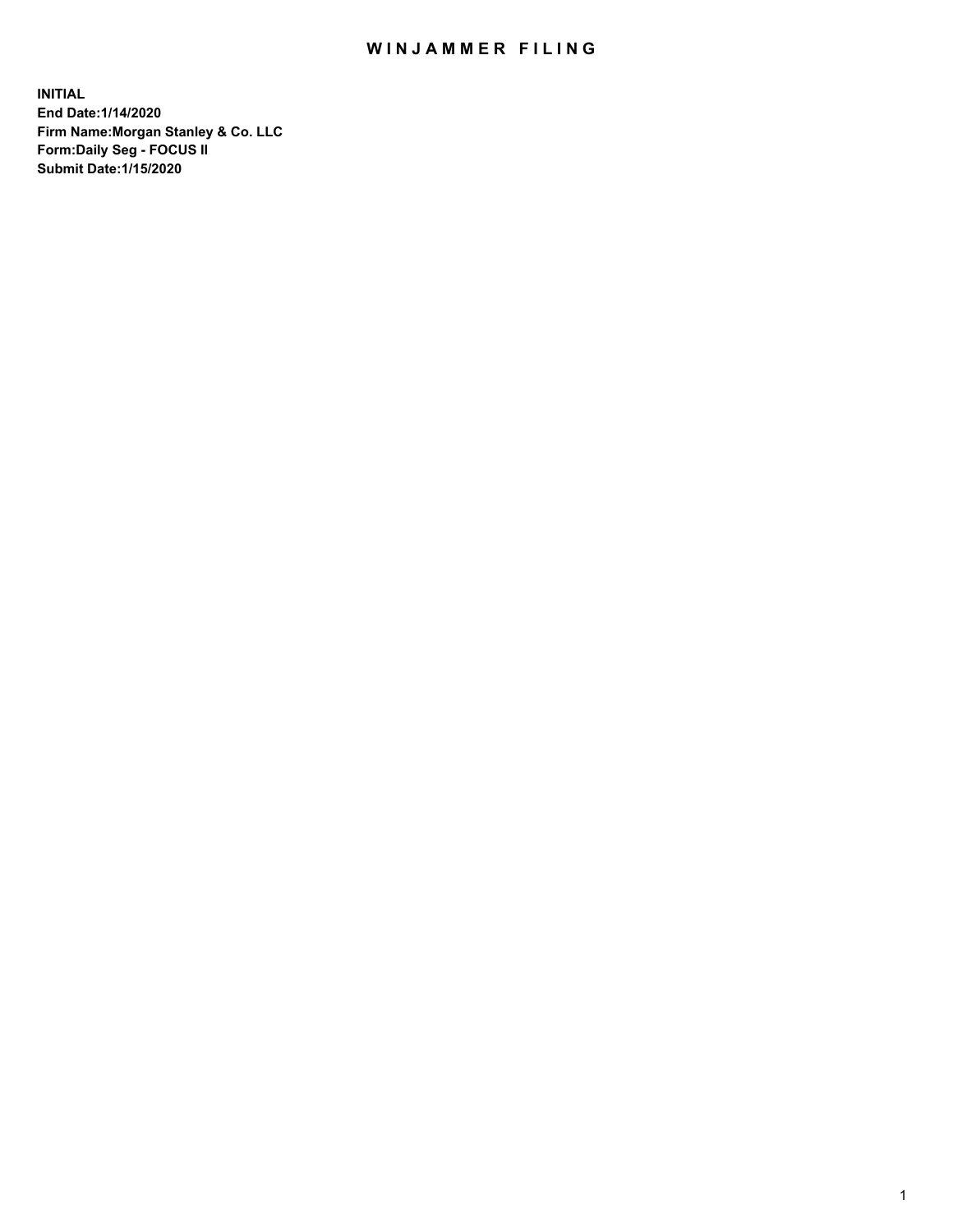**INITIAL End Date:1/14/2020 Firm Name:Morgan Stanley & Co. LLC Form:Daily Seg - FOCUS II Submit Date:1/15/2020 Daily Segregation - Cover Page**

| Name of Company                                                                                                                                                                                                                                                                                                                | Morgan Stanley & Co. LLC                                |
|--------------------------------------------------------------------------------------------------------------------------------------------------------------------------------------------------------------------------------------------------------------------------------------------------------------------------------|---------------------------------------------------------|
| <b>Contact Name</b>                                                                                                                                                                                                                                                                                                            | <b>Ikram Shah</b>                                       |
| <b>Contact Phone Number</b>                                                                                                                                                                                                                                                                                                    | 212-276-0963                                            |
| <b>Contact Email Address</b>                                                                                                                                                                                                                                                                                                   | Ikram.shah@morganstanley.com                            |
| FCM's Customer Segregated Funds Residual Interest Target (choose one):<br>a. Minimum dollar amount: ; or<br>b. Minimum percentage of customer segregated funds required:% ; or<br>c. Dollar amount range between: and; or<br>d. Percentage range of customer segregated funds required between:% and%.                         | 235,000,000<br><u>0</u><br>0 <sup>0</sup><br>00         |
| FCM's Customer Secured Amount Funds Residual Interest Target (choose one):<br>a. Minimum dollar amount: ; or<br>b. Minimum percentage of customer secured funds required:%; or<br>c. Dollar amount range between: and; or<br>d. Percentage range of customer secured funds required between:% and%.                            | 140,000,000<br><u>0</u><br><u>0 0</u><br>0 <sub>0</sub> |
| FCM's Cleared Swaps Customer Collateral Residual Interest Target (choose one):<br>a. Minimum dollar amount: ; or<br>b. Minimum percentage of cleared swaps customer collateral required:% ; or<br>c. Dollar amount range between: and; or<br>d. Percentage range of cleared swaps customer collateral required between:% and%. | 92,000,000<br><u>0</u><br><u>00</u><br>0 <sub>0</sub>   |

Attach supporting documents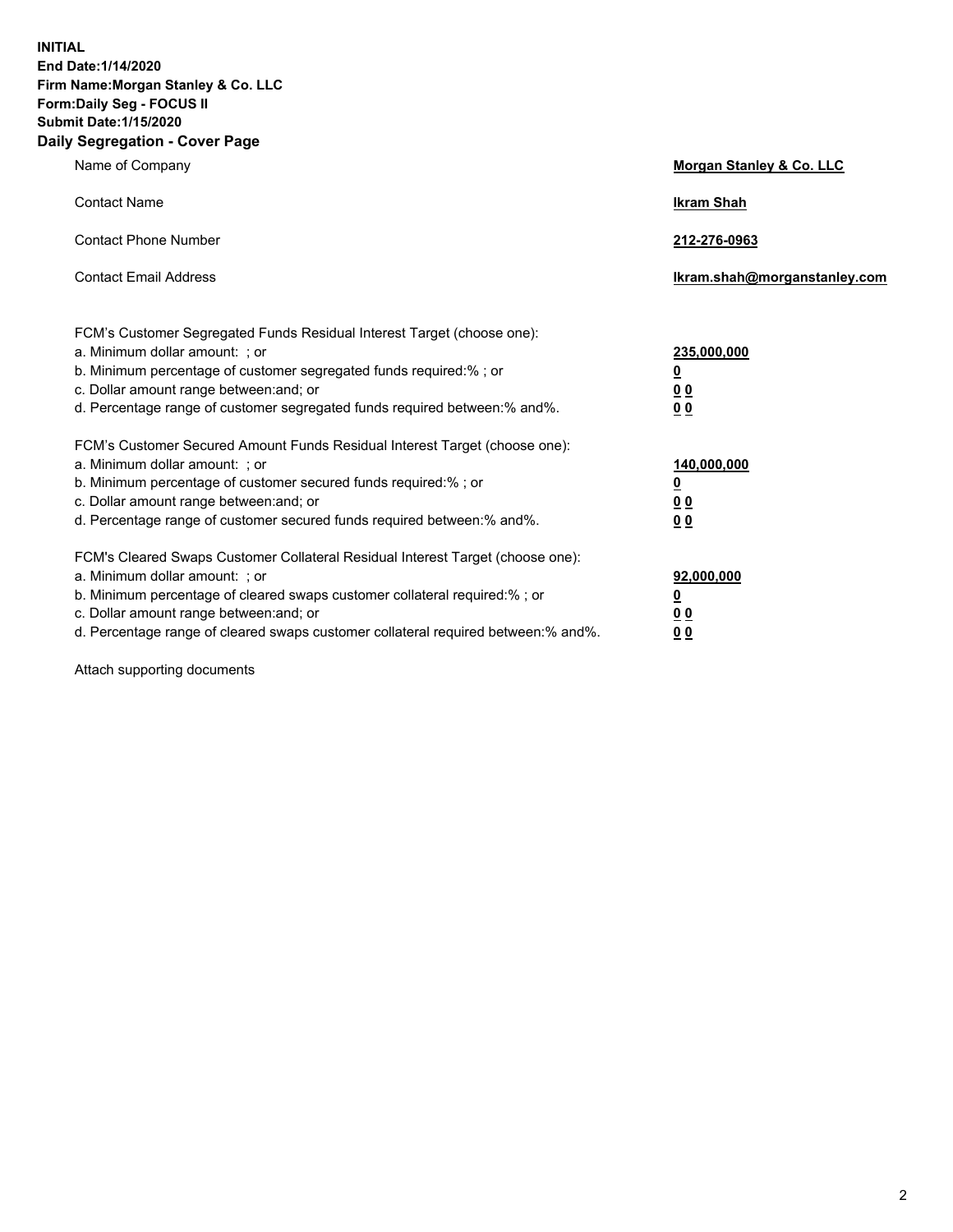## **INITIAL End Date:1/14/2020 Firm Name:Morgan Stanley & Co. LLC Form:Daily Seg - FOCUS II Submit Date:1/15/2020**

## **Daily Segregation - Secured Amounts**

|     | Foreign Futures and Foreign Options Secured Amounts                                                        |                                        |
|-----|------------------------------------------------------------------------------------------------------------|----------------------------------------|
|     | Amount required to be set aside pursuant to law, rule or regulation of a foreign                           | $0$ [7305]                             |
|     | government or a rule of a self-regulatory organization authorized thereunder                               |                                        |
| 1.  | Net ledger balance - Foreign Futures and Foreign Option Trading - All Customers                            |                                        |
|     | A. Cash                                                                                                    | 3,167,233,907 [7315]                   |
|     | B. Securities (at market)                                                                                  | 2,124,858,603 [7317]                   |
| 2.  | Net unrealized profit (loss) in open futures contracts traded on a foreign board of trade                  | 106,022,419 [7325]                     |
| 3.  | Exchange traded options                                                                                    |                                        |
|     | a. Market value of open option contracts purchased on a foreign board of trade                             | 4,989,376 [7335]                       |
|     | b. Market value of open contracts granted (sold) on a foreign board of trade                               | -10,136,519 [7337]                     |
| 4.  | Net equity (deficit) (add lines 1.2. and 3.)                                                               | 5,392,967,786 [7345]                   |
| 5.  | Account liquidating to a deficit and account with a debit balances - gross amount                          | 76,628,122 [7351]                      |
|     | Less: amount offset by customer owned securities                                                           | <mark>-76,419,473</mark> [7352] 2      |
| 6.  | Amount required to be set aside as the secured amount - Net Liquidating Equity                             | 5,393,176,435 [7355]                   |
|     | Method (add lines 4 and 5)                                                                                 |                                        |
| 7.  | Greater of amount required to be set aside pursuant to foreign jurisdiction (above) or line<br>6.          | 5,393,176,435 [7360]                   |
|     | FUNDS DEPOSITED IN SEPARATE REGULATION 30.7 ACCOUNTS                                                       |                                        |
| 1.  | Cash in banks                                                                                              |                                        |
|     | A. Banks located in the United States                                                                      | 508,687,296 [7500]                     |
|     | B. Other banks qualified under Regulation 30.7                                                             | 460,271,557 [7520] 9                   |
|     |                                                                                                            | [7530]                                 |
| 2.  | Securities                                                                                                 |                                        |
|     | A. In safekeeping with banks located in the United States                                                  | 216,510,094 [7540]                     |
|     | B. In safekeeping with other banks qualified under Regulation 30.7                                         | 0 [7560] 216,510,094                   |
| 3.  | Equities with registered futures commission merchants                                                      |                                        |
|     | A. Cash                                                                                                    | 9,900,124 [7580]                       |
|     | <b>B.</b> Securities                                                                                       | $0$ [7590]                             |
|     | C. Unrealized gain (loss) on open futures contracts                                                        | 5,488,522 [7600]                       |
|     | D. Value of long option contracts                                                                          | $0$ [7610]                             |
|     | E. Value of short option contracts                                                                         | 0 [7615] 15,388,646                    |
| 4.  | Amounts held by clearing organizations of foreign boards of trade                                          |                                        |
|     | A. Cash                                                                                                    | $0$ [7640]                             |
|     | <b>B.</b> Securities                                                                                       | $0$ [7650]                             |
|     | C. Amount due to (from) clearing organization - daily variation                                            | $0$ [7660]                             |
|     | D. Value of long option contracts                                                                          | $0$ [7670]                             |
|     | E. Value of short option contracts                                                                         | 0 [7675] 0 [7680]                      |
| 5.  | Amounts held by members of foreign boards of trade                                                         |                                        |
|     | A. Cash                                                                                                    | 2,379,114,009 [7700]                   |
|     | <b>B.</b> Securities                                                                                       | 1,908,348,509 [7710]                   |
|     | C. Unrealized gain (loss) on open futures contracts                                                        | 100,533,897 [7720]                     |
|     | D. Value of long option contracts                                                                          | 4,989,376 [7730]                       |
|     | E. Value of short option contracts                                                                         | <u>-10,136,519</u> [7735] 4.<br>[7740] |
| 6.  | Amounts with other depositories designated by a foreign board of trade                                     | $0$ [7760]                             |
| 7.  | Segregated funds on hand                                                                                   | $0$ [7765]                             |
| 8.  | Total funds in separate section 30.7 accounts                                                              | 5,583,706,865 [7770]                   |
| 9.  | Excess (deficiency) Set Aside for Secured Amount (subtract line 7 Secured Statement<br>Page 1 from Line 8) | 190,530,430 [7380]                     |
| 10. | Management Target Amount for Excess funds in separate section 30.7 accounts                                | 140,000,000 [7780]                     |

11. Excess (deficiency) funds in separate 30.7 accounts over (under) Management Target **50,530,430** [7785]

Less: amount offset by customer owned securities **-76,419,473** [7352] **208,649** [7354]

## **55** [7360]

B. Other banks qualified under Regulation 30.7 **460,271,557** [7520] **968,958,853**

**6,510,094** [7570]

**888,646** [7620]

 E. Value of short option contracts **-10,136,519** [7735] **4,382,849,272 190,530,430** [7380]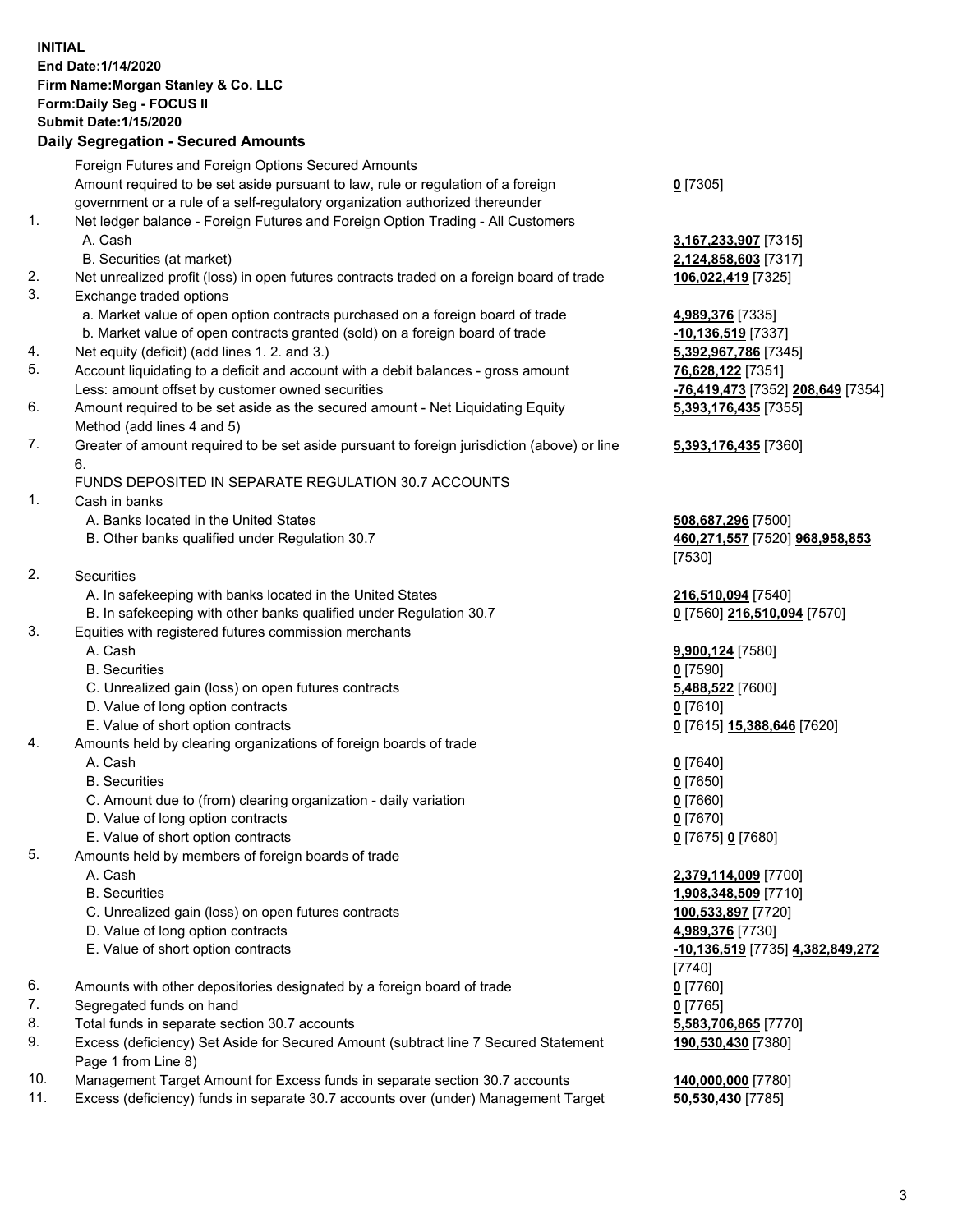|     | <b>INITIAL</b>                                                                      |                                    |
|-----|-------------------------------------------------------------------------------------|------------------------------------|
|     | End Date: 1/14/2020                                                                 |                                    |
|     | Firm Name: Morgan Stanley & Co. LLC                                                 |                                    |
|     | Form: Daily Seg - FOCUS II                                                          |                                    |
|     | <b>Submit Date: 1/15/2020</b>                                                       |                                    |
|     | Daily Segregation - Segregation Statement                                           |                                    |
|     | SEGREGATION REQUIREMENTS(Section 4d(2) of the CEAct)                                |                                    |
| 1.  | Net ledger balance                                                                  |                                    |
|     | A. Cash                                                                             | 9,592,237,189 [7010]               |
|     | B. Securities (at market)                                                           | 6,123,911,700 [7020]               |
| 2.  | Net unrealized profit (loss) in open futures contracts traded on a contract market  | 1,608,572,675 [7030]               |
| 3.  | Exchange traded options                                                             |                                    |
|     | A. Add market value of open option contracts purchased on a contract market         | 384,678,293 [7032]                 |
|     | B. Deduct market value of open option contracts granted (sold) on a contract market | -317,648,947 [7033]                |
| 4.  | Net equity (deficit) (add lines 1, 2 and 3)                                         | 17,391,750,910 [7040]              |
| 5.  | Accounts liquidating to a deficit and accounts with                                 |                                    |
|     | debit balances - gross amount                                                       | 166,503,847 [7045]                 |
|     | Less: amount offset by customer securities                                          | -166,048,515 [7047] 455,332 [7050] |
| 6.  | Amount required to be segregated (add lines 4 and 5)                                | 17,392,206,242 [7060]              |
|     | FUNDS IN SEGREGATED ACCOUNTS                                                        |                                    |
| 7.  | Deposited in segregated funds bank accounts                                         |                                    |
|     | A. Cash                                                                             | 4,017,870,315 [7070]               |
|     | B. Securities representing investments of customers' funds (at market)              | $0$ [7080]                         |
|     | C. Securities held for particular customers or option customers in lieu of cash (at | 829,556,833 [7090]                 |
|     | market)                                                                             |                                    |
| 8.  | Margins on deposit with derivatives clearing organizations of contract markets      |                                    |
|     | A. Cash                                                                             | 7,410,871,580 [7100]               |
|     | B. Securities representing investments of customers' funds (at market)              | $0$ [7110]                         |
|     | C. Securities held for particular customers or option customers in lieu of cash (at | 5,294,354,867 [7120]               |
|     | market)                                                                             |                                    |
| 9.  | Net settlement from (to) derivatives clearing organizations of contract markets     | 58,907,098 [7130]                  |
| 10. | Exchange traded options                                                             |                                    |
|     | A. Value of open long option contracts                                              | 384,678,293 [7132]                 |
|     | B. Value of open short option contracts                                             | -317,648,947 [7133]                |
| 11. | Net equities with other FCMs                                                        |                                    |
|     | A. Net liquidating equity                                                           | 2,779,353 [7140]                   |
|     | B. Securities representing investments of customers' funds (at market)              | $0$ [7160]                         |
|     | C. Securities held for particular customers or option customers in lieu of cash (at | $0$ [7170]                         |
|     | market)                                                                             |                                    |
| 12. | Segregated funds on hand                                                            | $0$ [7150]                         |
| 13. | Total amount in segregation (add lines 7 through 12)                                | 17,681,369,392 [7180]              |
| 14. | Excess (deficiency) funds in segregation (subtract line 6 from line 13)             | 289,163,150 [7190]                 |
| 15. | Management Target Amount for Excess funds in segregation                            | 235,000,000 [7194]                 |
|     |                                                                                     |                                    |

16. Excess (deficiency) funds in segregation over (under) Management Target Amount Excess

**54,163,150** [7198]